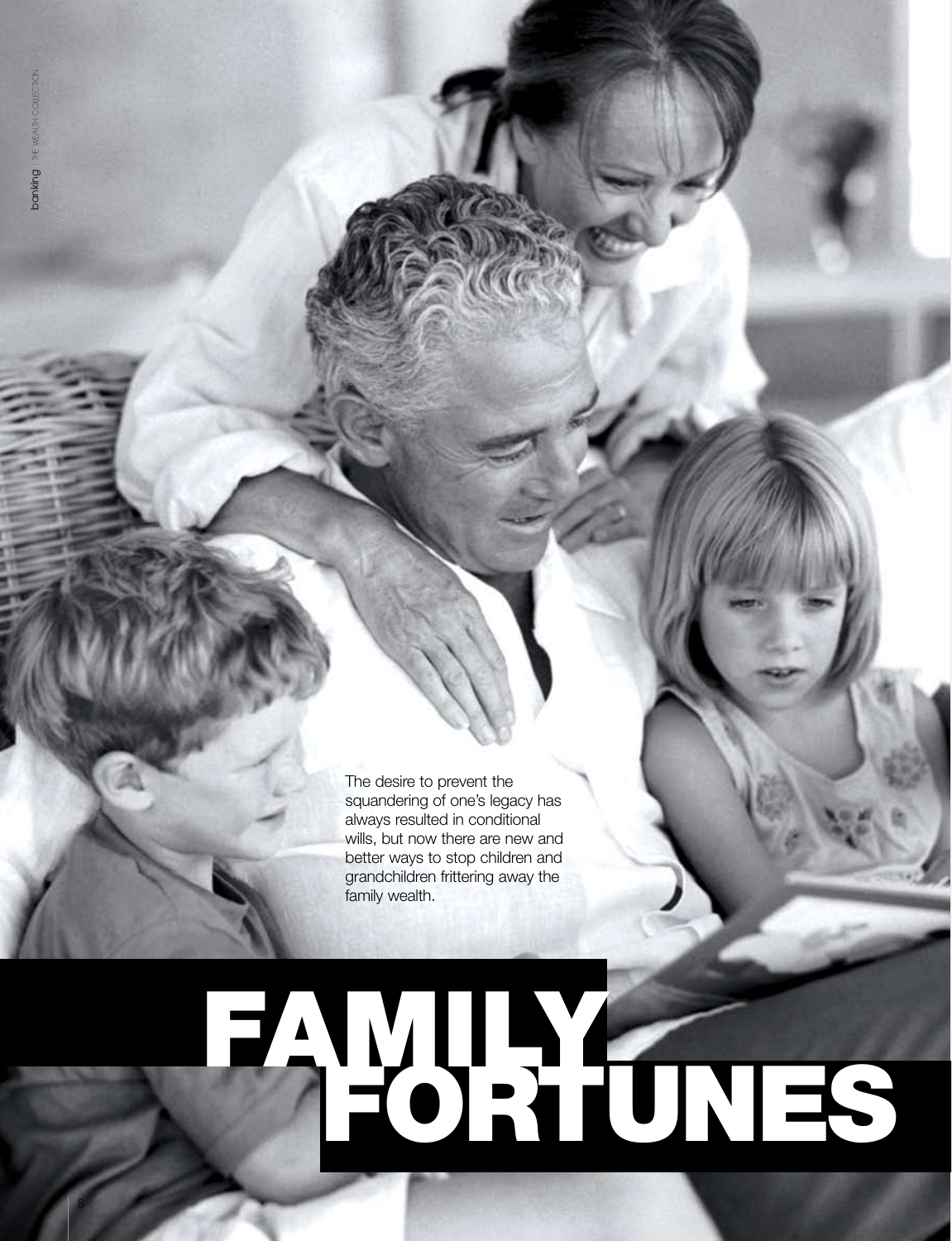od Zeeb is an Oregon lawyer who, in discussions with his<br>former classmate Perry Cochell, suddenly saw a new way t<br>the wealthy protect their wealth, beyond the hird generation<br>seemed to be a mechanism former classmate Perry Cochell, suddenly saw a new way to help the wealthy protect their wealth, beyond the third generation. It seemed so simple. Suddenly there really seemed to be a mechanism for wealthy individuals to reach out from the grave and make sure that the fruits of their life's work were passed on in good order from their sons and daughters to their grandchildren, and then very possibly beyond to siblings they would almost certainly never live to see.

The trick, says Zeeb, is for the parent of both the fortune and the family, along with his or her heirs and beneficiaries, to focus on the values that underpin the wealth at issue, rather than the valuables that represent that wealth. Zeeb has put his professional weight behind the concept of what he calls the 'heritage process', by quitting his Oregon law practice and setting up as a full time 'heritage adviser' to wealthy individuals who wish to protect their fortunes both for and from their descendants. With Cochell, he has co-authored a provocative and amusing book, *Beating the Midas Curse*, which sets out the essence of the approach.

In short, the strategy is that there will be an independent adviser who interposes himself between the wealthy person and his lawyers and tax advisers and seeks an extra way to make the wealthy person's testamentary wishes stick.

### Planning ahead

North American lawyers and tax accountants often encourage clients to fill in life-planning checklists. These will generally include details (including sometimes crucially the location) of life insurance policies, deeds, business succession plans, medical and durable powers of attorney, beneficiary designations and, most importantly, the last will and testament. Any amount of money, from the hoarded savings in the tea caddy to substantial holdings in an anonymous Liechtenstein Anstalt, needs to be recorded securely somewhere else. Practitioners in the City of London, and indeed among the house-clearing profession, have always enhanced their revenues thanks to overlooked and unclaimed policies, coupons, discreetly held investment portfolios and deposit accounts - or tea caddies packed with banknotes.

'The problem of setting out what is where has actually become a lot more difficult,' says a London-based Irish private banker specialising in wealth management. 'High net worth individuals (HNWIs) are often very busy people, even if they have sold on the original source of their money. They cannot themselves keep track of every particle of their wealth. It occasionally also becomes clear that there are areas where they do not wish their wealth to leave tracks.'

He continues: 'Given the regulatory changes of the last few years, most notably I would say here in the UK, accountants can no longer be party to clever but even marginally dubious schemes, to conceal wealth from the tax authorities. They are actually supposed to report their clients if they believe there has been any malfeasance. Now of course the reality is that hardly anybody does. The worst that generally happens may be that if a client tries to explain something that is frankly dodgy, the accountant suddenly starts humming and puts his fingers in his ears.'

## Guided discovery

Life-planning checklists made with professionals can create some difficult choices, and also have to be kept up to date. No such reticence



is necessary, or indeed desirable, when potential clients first sit down with Zeeb. They are invited to identify the principles on which they have based their working life and which have brought them great wealth. 'I would tell them that if being a self-made, self-motivated, selfreliant individual is an important value to them, one that has been of great benefit to them in their life, then it is also one of the values that can sustain and strengthen their children and grandchildren,' he says.

There follows a process which Zeeb characterises as 'guided discovery', as the wealthy person invests time and effort with the heritage adviser in pinning down how those values evolved and analysing what they really mean. The principles and an understanding of how they came about are then encapsulated in a 'vision statement'. Now comes the interesting part. A family retreat is organised, to which every sibling likely to benefit from the testator will is invited.

Perhaps because blood is thicker than water, anger and grudges flow more slowly and damagingly through a family than they do in other relationships. Wealthy families are not immune to disputes. Indeed, the presence of great wealth can actually exacerbate them. However, whatever the tensions, it is very rare that Zeeb cannot get all the siblings to attend the first family retreat. 'I simply tell each of them that the meeting is going to be all about their inheritance and they come, because they naturally think it is about the money,' he says.

#### Family conference

Once the meeting gets going, the beneficiaries quickly realise the day is going to involve a lot more than their expected, tangible legacy. Guided by the heritage adviser, the wealthy individual presents the vision statement and tries to get the siblings to understand how the principles it enshrines underpinned the creation of the family fortune, and will continue to underpin its protection and further growth, if the beneficiaries take it on board.

Then follow details of the estate plan, which also seeks to set out the role of the siblings in using their inheritance to pursue the wealthy individual's values. These often include charitable donations. It is at this point that siblings may receive, conditionally, a smallish part of their inheritance. The deal might be that they invest it productively in order to qualify for further money. Zeeb recalls three brothers who were jointly given part of their inheritance on the condition that they worked together to grow it. One brother could not have been less interested in business, but fortunately for the other two, acted as a cooperative sleeping partner while they did the work.

Zeeb recalls sitting through a few initial family retreats where siblings have been cynical, disinterested or merely jumped through the hoops to stay on the right side of their potential benefactor. But by and large he believes that these meetings are highly constructive, in part because of the way in which the wealthy individuals' revelations about themselves can reveal them to their families in a new and sympathetic light.

If the initial family retreat is a success, if it manages to engage the siblings in their future benefactor's vision and values, the heritage process suggests that it be held annually thereafter. Meanwhile, if participants deem it necessary, a family council can be formed to act on behalf of the whole family in and between the yearly retreats.

The process would continue until the wealthy individual died. At that point what ought to have become the shared values of the whole family kick in. The next generation would take up their inheritance with a better chance than many rich heirs of keeping and increasing their capital.

Through his Heritage Institute, Zeeb is training other heritage advisers, the majority of whom are American, with one Englishman. Within his own practice, he maintains that he meets with little resistance from lawyers and tax accountants, who generally welcome his input. How well the heritage process would transfer across the Atlantic, where the open and confessional approach of North America is still relatively rare, is, however, a moot point.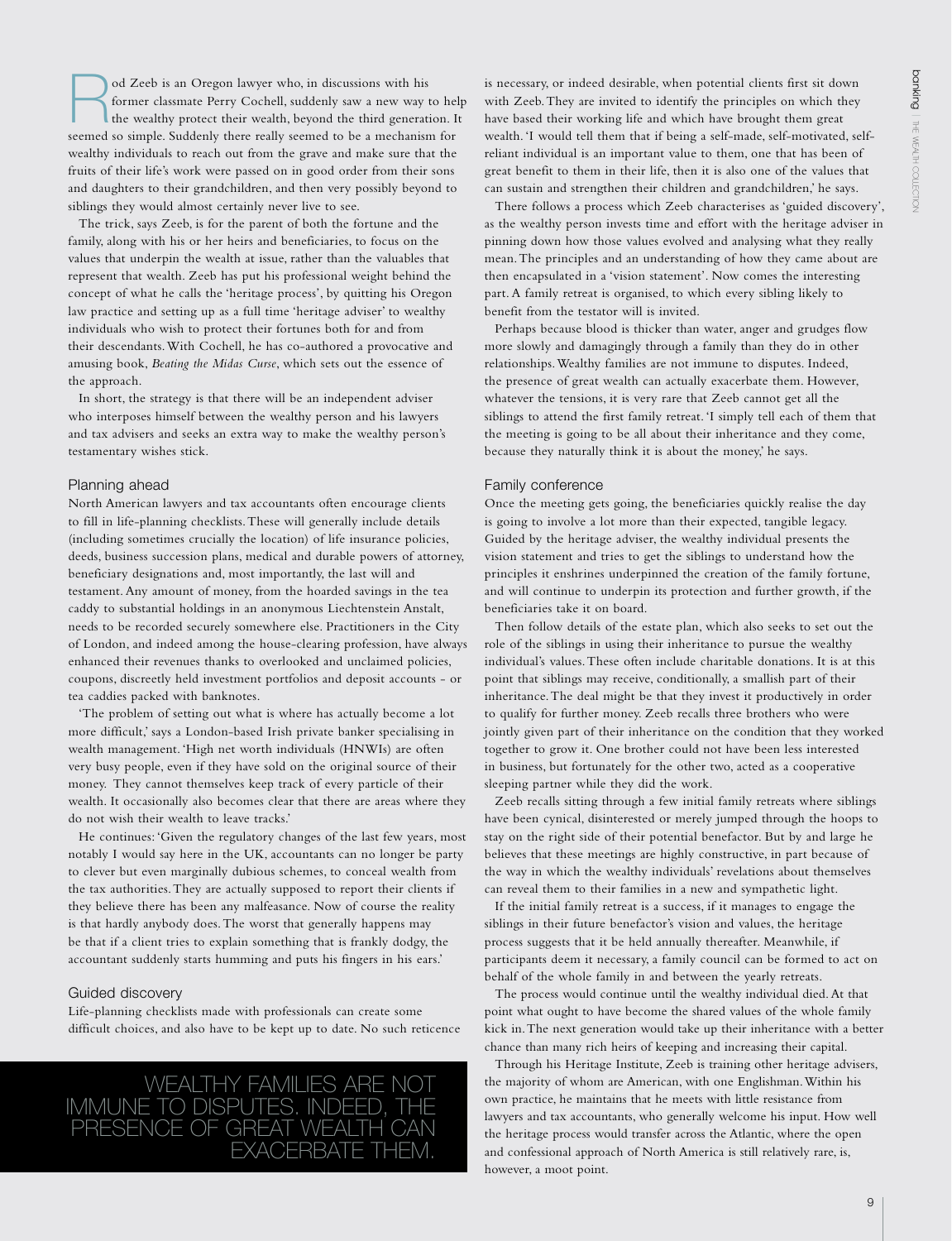#### Traditional methods

In the UK, it's a slightly different story. Before the heritage concept arrived, the classic way of directing wealth from beyond the grave was the discretionary trust. Some jurisdictions, such as Jersey and the Cayman Islands, allow these trusts to go on in perpetuity. In the UK and Europe, they tended to be limited to between 60 and 80 years.

This is in reality about the same duration for most perpetuals. A US perpetual set up in 1907 was wound up last year and its near-century of existence was thought to be unusual. The creator of that structure therefore presumably managed to reach beyond the grave for fully four generations.

Recent changes in UK tax law have undermined the effectiveness of trust funds for tax mitigation for people with a UK domiciliary. Whether discretionary, interest in possession or accumulation and maintenance (A&M) trusts, all now seem to be viewed by the British Treasury as an unwelcome tying up of capital. This approach extends to A&M trusts, which hold funds until the beneficiary comes of age, whenever that may be set.

According to Tom Hewitt, a private client lawyer with UK tax and inheritance solicitors Burgess Salmon, the underlying government thinking seems to be that a person should not be prevented from inheriting assets when they reach the age of 18. He notes, however, that the majority of parents would consider such an age far too low for possessing considerable wealth.

Overseas investors running their tax and testamentary affairs out of the UK are unaffected. Nevertheless, there is concern that this attack on domestic trusts may undermine their confidence in continuing to use London as their financial centre.

'It is also inevitable,' says Hewitt, 'that wealthy UK taxpayers are going to keep overseas income offshore or, if the conditions become still less benign, will set about changing their domicile. It has happened before.'

#### Taxing problems in the UK

Hewitt certainly believes that the UK government has made an error with the trust tax treatment changes. 'It is driving trust business away from the UK,' he says. 'In reality I suspect people will not be using UK trusts so much, especially where they have the option of looking elsewhere. We also think it is an own goal in that the Inland Revenue are going to have to train an awful lot of people to understand and work these rules.'

The only major inheritance tax break for UK trusts is where the assets are either agricultural land or shares in an actively trading company. This currently favours the old-money estates, whose wealth is tied up in illiquid land and who are often cash-poor.

But at least the British still have primogeniture, where the elder son can succeed to the lot. (In fact, wealth can be bequeathed to anyone.) Under the Napoleonic legal code, most other



European jurisdictions demand that the deceased's estate be shared equally among dependants from generation to generation. Thus in France there are farms the size of window-boxes and rural families whose members hardly ever speak to each other.  $\blacksquare$